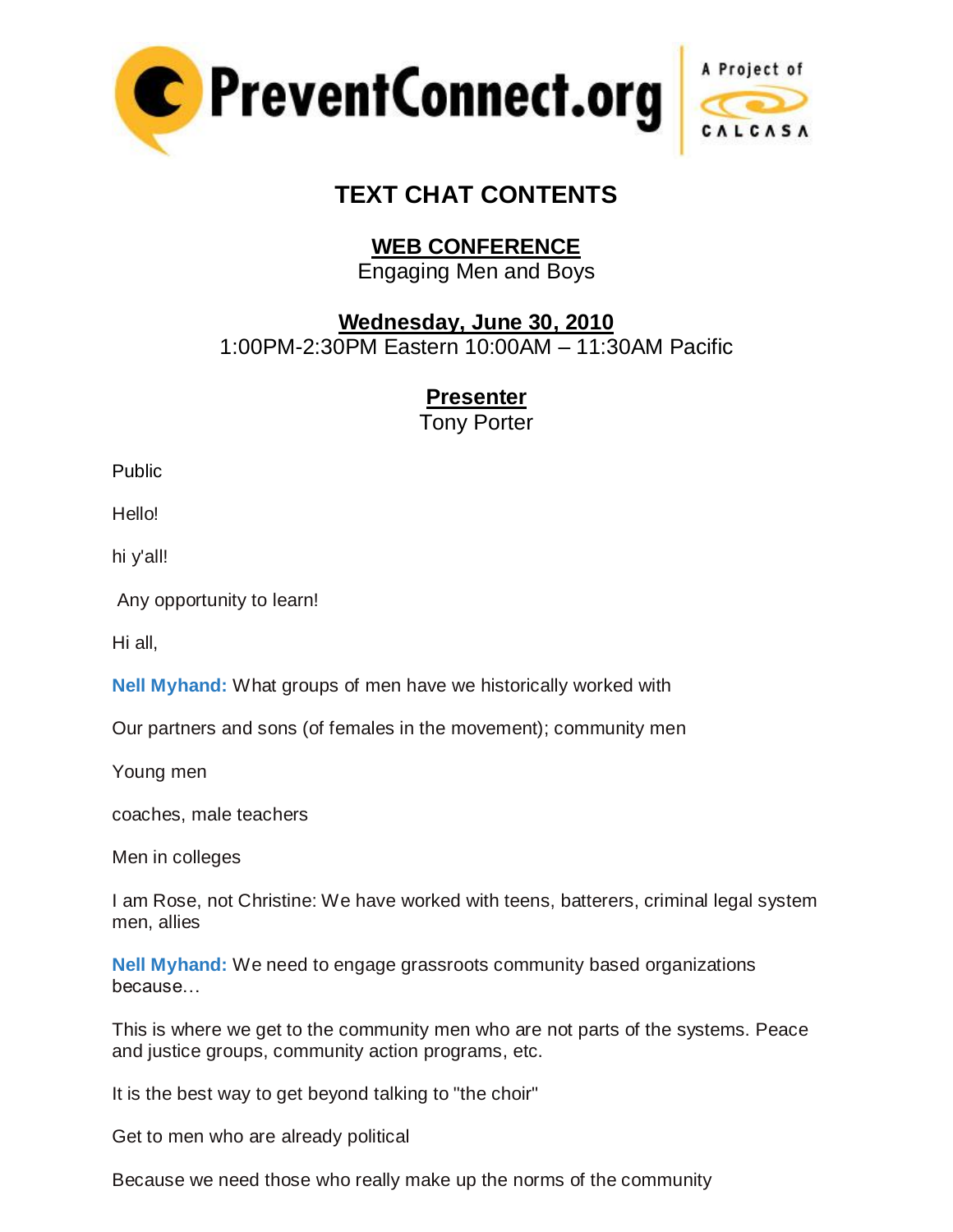to engage those involved in the problem with the solution

Grassroots organizations are engaged in work that is, hopefully, accountbale to the community... to leaders of movements.

I think it will be helpful to know what first engaged men like tony, Juan, Ted, Jackson, etc. to be allies and activists

I am working on a national conference; a program director is looking at the workshops and structure and accusing us os "catering to 'special interest groups" and why can't we all just be togehter with one goal? Arrgghh!

i would ask her how is she defining "all"?

I sent her a two page, detailed letter. Cannot say more right now.

that's for the program director who is challenging any attention paid to working with "difference".

"All" is a composit of many that are "different".

The woman mentioned is typical of those who think all folks will be fine with thngs as she, in the dominant, privileged group, do

Bottom line is having RESPECT for folks in communities, not thinking we come in to "teach" or "give them" lessons. (like the horrific Ruby Payne seminars.)

Ruby Payne seminars are sold all over the country to teach poor people how to be more "like us". Racist and classist... and making tons of money from education systems.

I am pleased to sya that in our NYS DELTA projects we are keeping an anti-oppression context for our work.

It's interesting... I'm having to rack my brain to think of the community organizations that are truly grassroots, from this definition. I would say: NAACP; Voices of the Heart (a consumer mental health organization); and perhaps Glens Falls Youth Center. I'd have to think if there are others. OK, also Open Door soup kitchen.

I love the model. It gives me more ideas on how to reach deeper into my community. One of our projects is to train adult men in healthy manhood so they can facilitate workshops to boys in their own communities. I'm using Kivel's Young Men's Work curriculum. We will encourage the men to tweak the curriculum to fit the needs of the boys they know/work with.

There are some ways in which our own victim services organization is grassroots, but maybe not on all levels.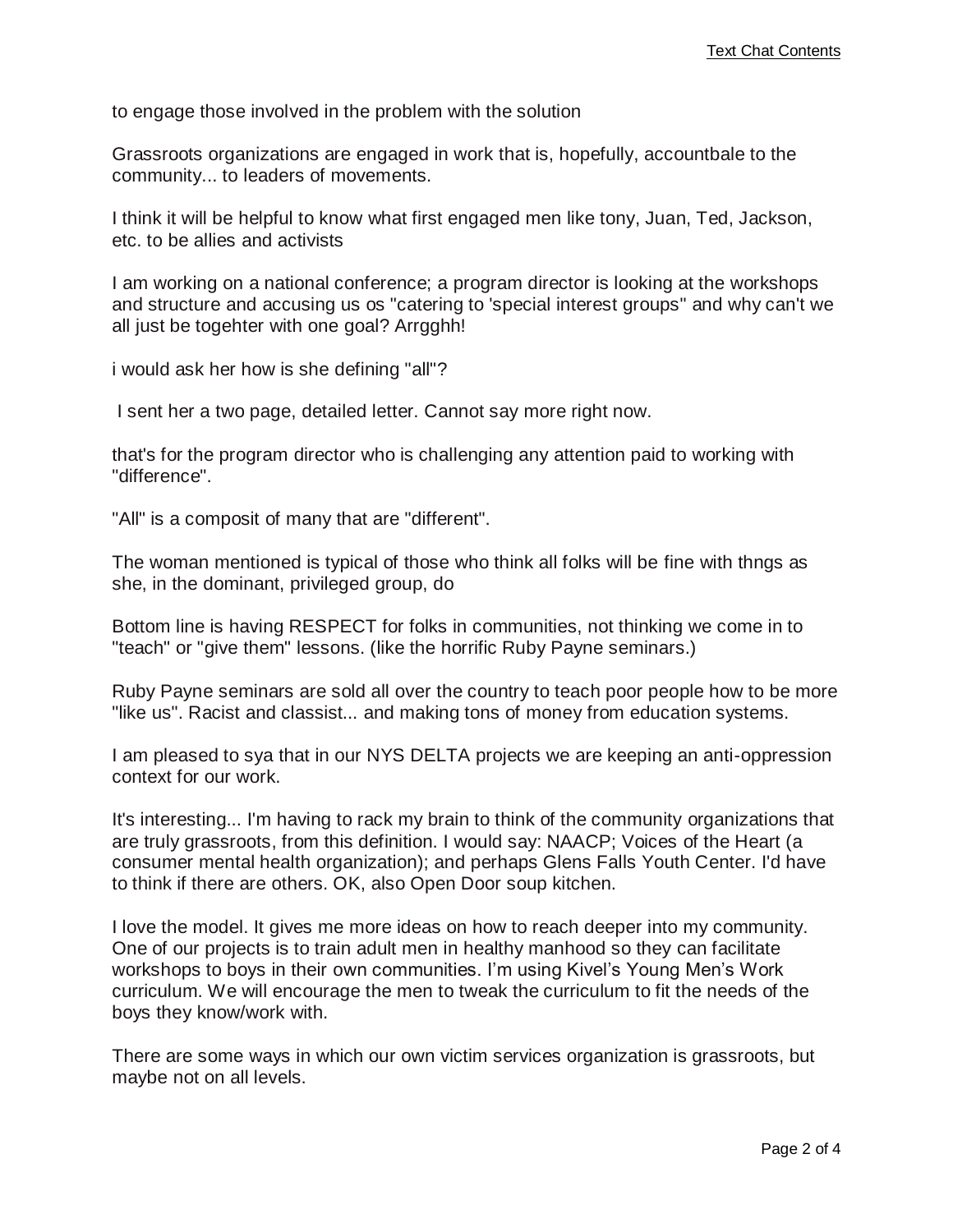Another layer of silencing has occurred recently with the right wing... e.g Sarah Palin.. ppproudly and sarcastically talk about "grassroots" and "community organizers" as undesirable and problematic... and this now can be a layer we have to work through in our work, getting that mythology repeated by uninformed folks.

**Nell Myhand:** What strategies we are using to overcome these challenges?

I just thought of another thing... we've been doing work to engage Head Start fathers; this is another way we are pushing ourselves to reach those who have less than middle class folks.

We need some help sometimes to counter the dishonest messages from people like Palin

We need facts, liek those given us form Paul Kivel's work, economic justice organizations, etc.

part of the problem is when "grassroots" gets negatively racialized and is thus coded racism.

more spokespeople to counter her (and others) messages. I don't feel that we have anyone speaking out on need/importance of grassroots.

**David Lee:** Paul Kivel and Allan Creighton are revising Helping Teens Stop Violence - to be released in the WInter

besides Obama campaign

when middle class white people organize against a multi-national corporation depleting their communities of resources, they're considered "concerned citizens".

Attempting to organize as allies to women of color in the anti-domestic violence movement in NY state, to continue to respect and listen to the voice of women of color in the movement.

clarification: when poor people or PoC organize and have advocates, the issues get racialized and tape into peoples racism. but, when mainstream or white people do it, they're called "concerned citizens".

Striving to make our young men's primary prevention program be youth-led, to counter adultism

There was no space for this in certain groups and organizations, and the context of the concern is real important I have always believed that we need healing for all people who are oppressed!

**Nell Myhand:** Men…

I think we can make space for men to heal concurrently with holding men collectively accountable for ending men's violence against women.